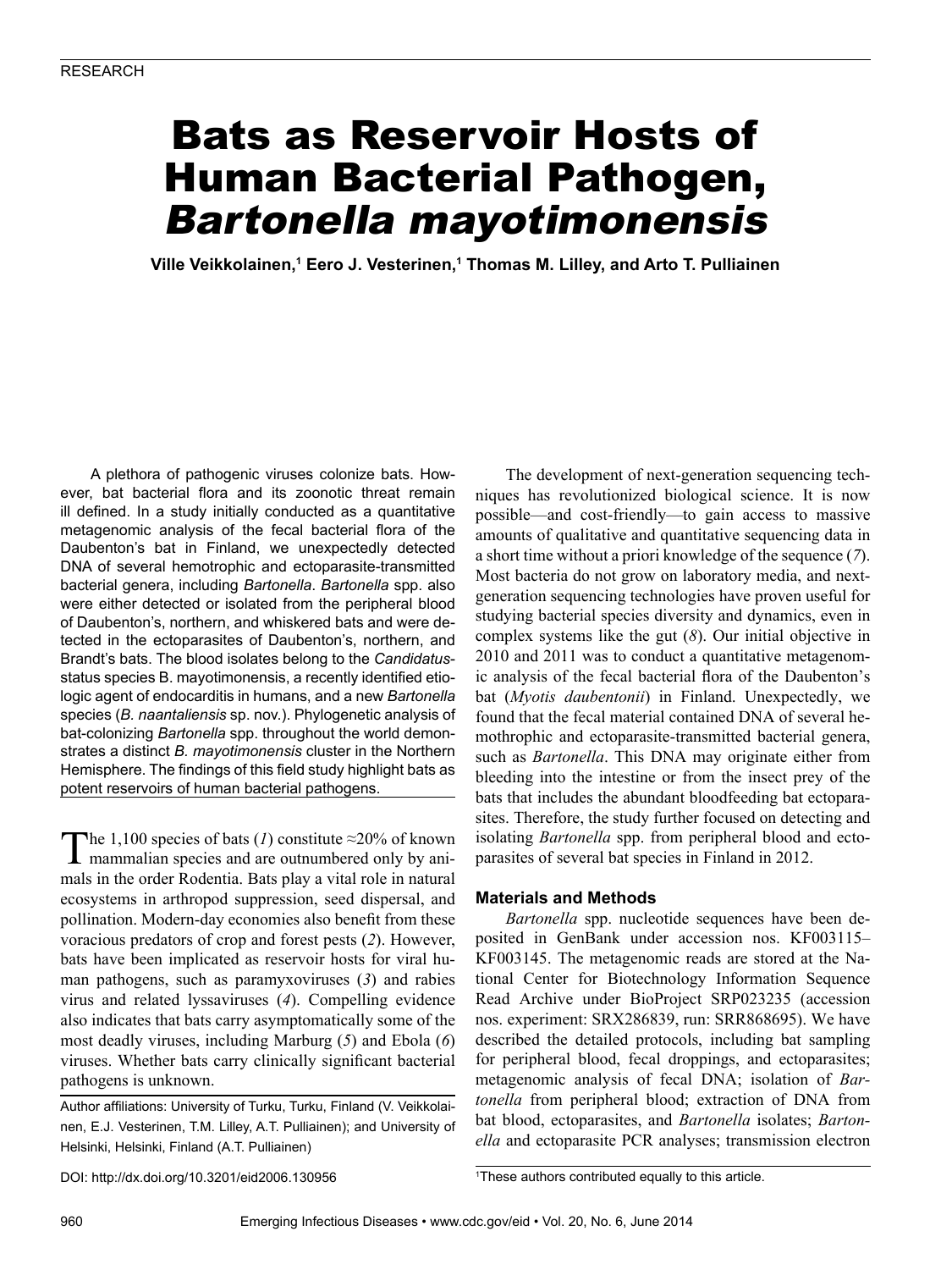microscopy; and nucleotide sequence and phylogenetic analyses in the online Technical Appendix (wwwnc.cdc. gov/EID/article/20/6/13-0956-Techapp1.pdf).

#### **Results**

## **Quantitative Metagenomic Analysis of DNA from Bat Feces**

We obtained  $\approx$ 200,000 high-quality sequences (average length 167 bp) from DNA sequencing of fecal material from a Daubenton's bat (online Technical Appendix Figure 1). Sequences  $( \geq 50$  bp) were assigned on the basis of best E-value BLASTN scores (http://blast.ncbi.nlm.nih.gov/ blast.cgi) in GenBank. The most abundant non-metazoan sequence matches were with bacteria. The genera *Leuconostoc*, *Enterobacter*, *Lactococcus*, and *Chlamydia* dominated (Figure 1). Surprisingly, the fecal material also contained DNA of the ectoparasite-transmitted genera, such as the hemotrophic bartonellae (*9*). It was thought that this DNA originated either from bleeding into the intestine or from the insect prey of the bats that includes the abundant bloodfeeding bat ectoparasites. PCR verified the presence of *Bartonella* DNA in the bat fecal material. The transfer messenger RNA gene (*ssrA*) (*10*) could be amplified and was sequenced from the fecal material of 1 Daubenton's bat, 1 northern bat (*Eptesicus nilssonii*), and 1 Brandt's bat (*Myotis brandtii*) (no. 2771, no. 2788, and no. 2786, respectively; online Technical Appendix Table 1). The obtained 218-bp *ssrA* sequences were 100% identical. The closest matches in GenBank, with a similarity score of 94.8% (183/193 bp), were *B. tamiae* Th339 (GenBank accession no. JN029780) and Th307 strains (GenBank accession no. JN029778) isolated from 2 humans in Thailand (*11*).

#### *Candidatus* **Status Species B. mayotimonensis and Novel** *Bartonella* **Species**

Bats belonging to the 4 most prevalent bat species in Finland were captured in August and September 2012 at 3 locations in southwestern Finland (online Technical Appendix Table 1). Culturing of peripheral blood samples of 5 Daubenton's bats and 1 northern bat yielded distinct colonies. The isolates were identified as *Bartonella* spp. by sequencing a PCR-amplified 485-bp fragment containing the hypervariable regions V6–V8 of the 16S rRNA gene. Overall health of the bats as analyzed by body condition indexing was not affected by the *Bartonella* infection (online Technical Appendix Table 1).

The 16S rRNA gene sequences are highly conserved within the genus *Bartonella* and thus not robust in differentiating species (*12*). Therefore, we sequenced PCR-amplified fragments of the RNA polymerase b-subunit gene (*rpoB*), citrate synthase gene (*gltA*), filamenting temperature-sensitive mutant Z gene (*ftsZ*), VirB type IV secretion system VirB4

component gene (*virB4*), hypervariable region 2 of the 16S-23S rRNA intergenic spacer region (ISR), and *ssrA* (online Technical Appendix Table 2). Sequencing of *rpoB* was first conducted on all 28 clonal isolates. Three distinct *rpoB* alleles were identified (online Technical Appendix Table 1). The multilocus sequence analysis (MLSA) was completed on 1 *rpoB*-1 allele isolate (clone 3, bat no. 1157, referred to hereafter as 1157/3), 1 *rpoB*-2 allele isolate (clone 1, bat no. 2574, referred to hereafter as 2574/1), and 1 *rpoB*-3 allele isolate (clone 1, bat no. 1160, referred to hereafter as 1160/1). Thin-section transmission electron micrographs of these isolates are shown in the online Technical Appendix Figure 2. No major pili or fimbriae-like structures were detected on the surface of the rod-shaped bacteria.

Results of BLASTN homology searches performed in January 2013 are shown in online Technical Appendix Table 3. ISR is a robust species discriminatory marker within the genus *Bartonella* (*13*,*14*). ISR of the strain 2574/1 did not have any hits, whereas ISR of strains 1157/3 and 1160/1 had on1y 1 hit in GenBank *Candidatus* B. mayotimonensis (*15*), with high sequence similarity scores. Sequence analyses of the other MLSA markers (online Technical Appendix Table 3) further indicate that isolates 1157/3 and 1160/1 belong to the *Candidatus*-status species B. mayotimonensis and that strain 2574/1 belongs to a new *Bartonella* species. Indeed, the lowest pairwise genetic distance values with the concatenated *rpoB*, *gltA*, 16S rRNA, and *ftsZ* sequence fragments of the bat strains 1157/3 and 1160/1 in the genus *Bartonella* were 0.040 and 0.038, respectively, with *Candidatus* B. mayotimonensis (online Technical Appendix Table 4). Because the distance value 0.05 is the recommended cutoff value for species delineation (*16*), the bat isolates 1157/3 and 1160/1 classify as strains of the *Candidatus*status species B. mayotimonensis. The bat strain 2574/1 belongs to a new *Bartonella* species because the lowest genetic distance value in the genus *Bartonella* was 0.070 with *B. washoensis*, above the 0.05 cutoff value (*16*).

Figure 2 shows the phylogenetic position of the bat *Bartonella* isolates based on comparisons of concatenated sequences of *rpoB*, *gltA*, 16S rRNA and *ftsZ*, available for *Candidatus* B. mayotimonensis (*15*) and all type strains of the *Bartonella* species (online Technical Appendix Table 5). The neighbor-joining and maximum-likelihood trees demonstrate that bat isolates 1157/3 and 1160/1 cluster with *Candidatus* B. mayotimonensis with high bootstrap values in a distinct phylogenetic position. The new *Bartonella* species (strain 2754/1) clearly diverges from the other bat isolates.

## **Bat Ectoparasite Flies and Fleas as Vectors for Transmitting** *Bartonella*

We sequenced a PCR-amplified fragment of the mitochondrial cytochrome c oxidase subunit I (*17*) and also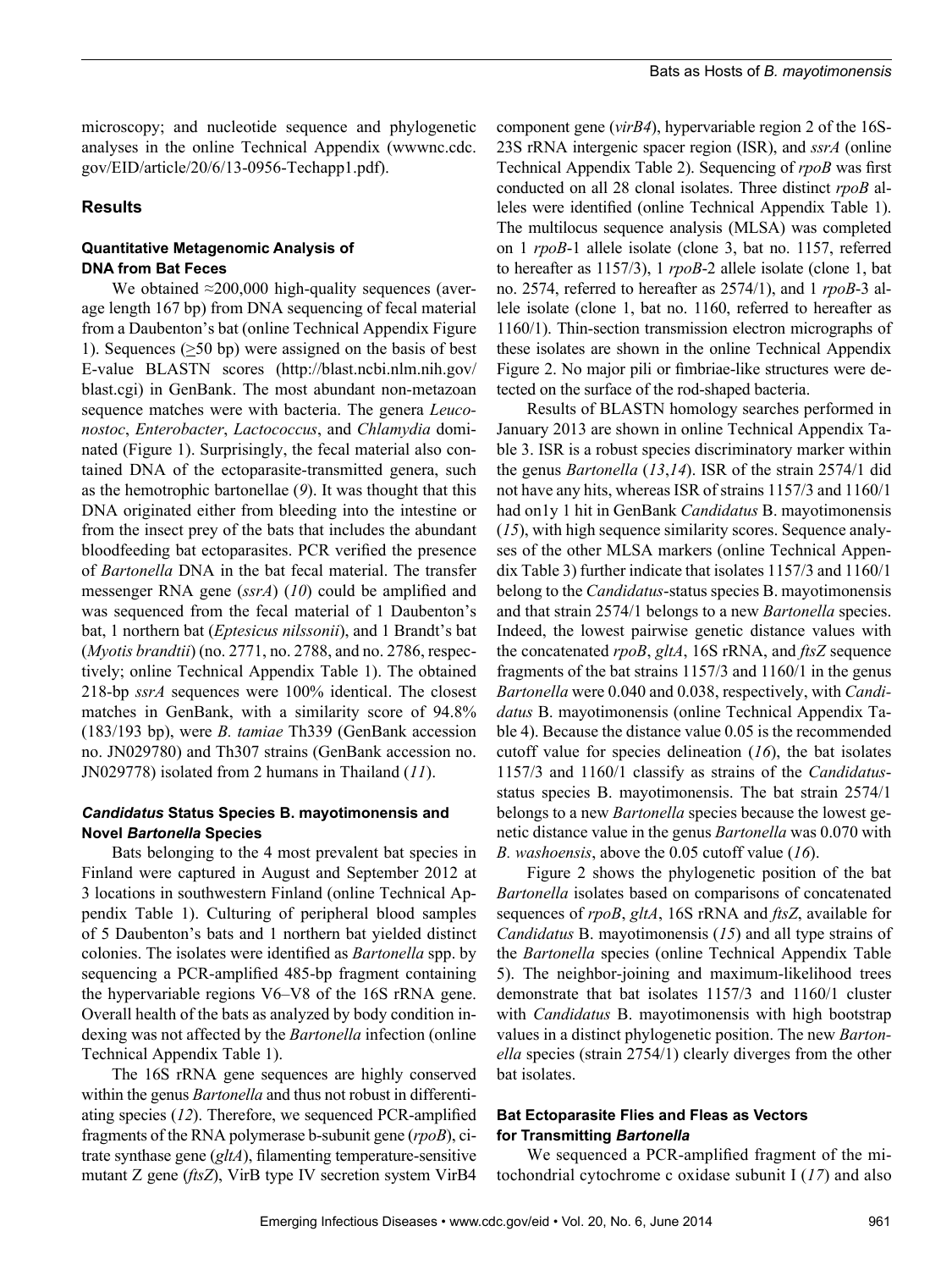#### RESEARCH



Figure 1. Quantitative metagenomic analysis of the fecal DNA of the Daubenton's bat. The sequences (>50 bp) were assigned on the basis of best E-value BLASTN scores (http://blast.ncbi.nlm.nih.gov/blast.cgi) in GenBank. Numbers refer to the amount of sequences assigned to a given taxon. No hits refers to sequences that had no similarity to any sequences in GenBank. Not assigned refers to sequences that had similarity in GenBank but they could not be reliably assigned to any organism. Arrows mark the ectoparasite-transmitted bacterial genera, which unexpectedly were detected in the bat fecal DNA preparation.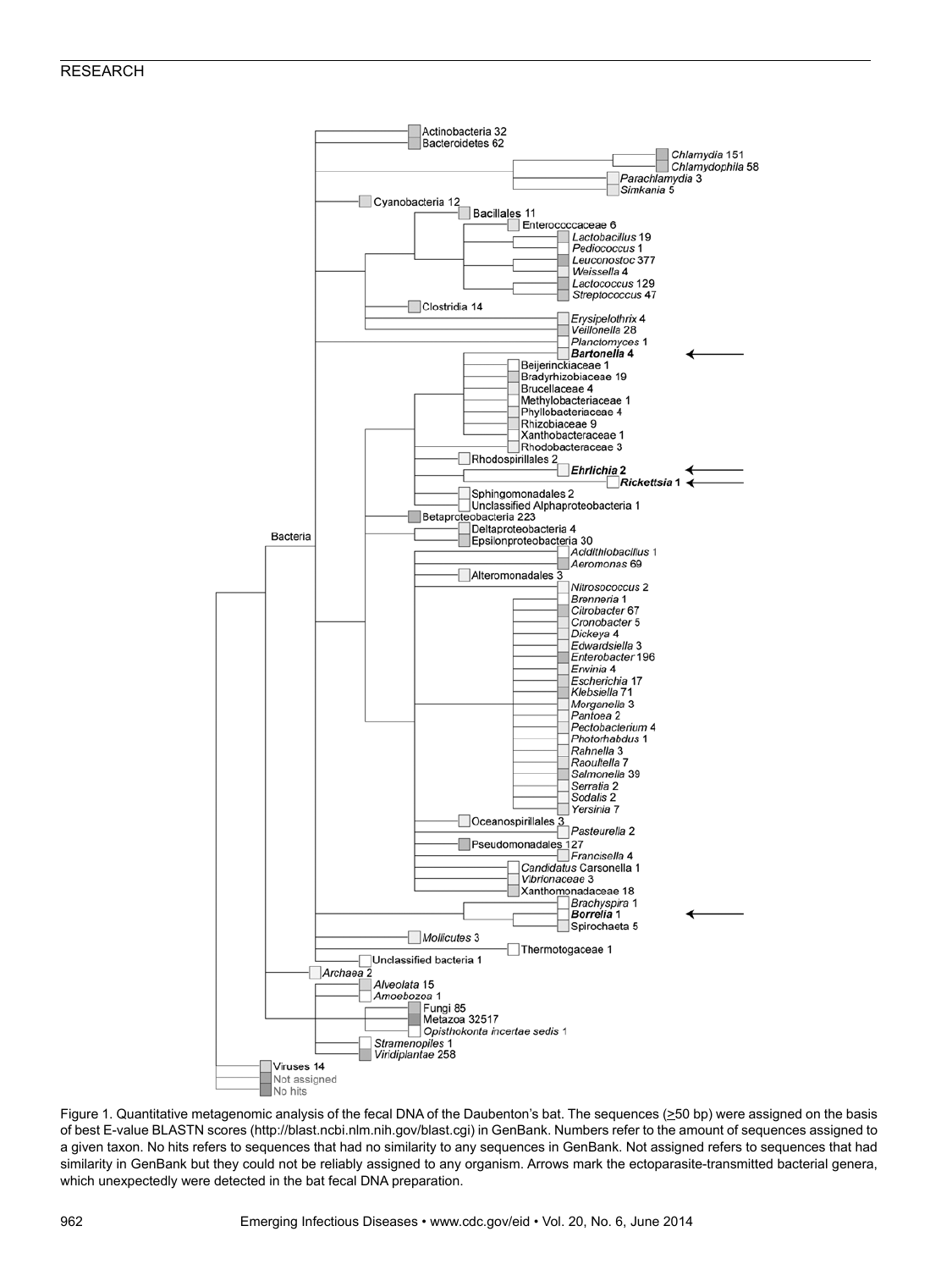

Figure 2. Phylogenetic positions of the bat blood isolates among members of the genus *Bartonella*. Neighbor-joining (A) and maximumlikelihood (B) trees are based on the alignment of concatenated sequences of 4 multilocus sequence analysis markers (*rpoB*, *gltA*, 16S rRNA, and *ftsZ*). Sequence information from the type strains of all known *Bartonella* species and from the *Candidatus* B. mayotimonensis human strain was included into the analysis (online Technical Appendix Table 5, wwwnc.cdc.gov/EID/article/20/6/13-0956-Techapp1.pdf). Numbers on branches indicate bootstrap support values derived from 1,000 tree replicas. Bootstrap values >60 are shown. Scale bars indicate nucleotide substitutions per site.

used visual inspection to identify the ectoparasites of 18 bats (online Technical Appendix Table 1). Ectoparasite DNA preparations of 2 fleas and 10 flies were analyzed with a PCR protocol targeting the *Bartonella rpoB*. The blood isolate *rpoB* alleles 1 and 2 were detected in samples from 1 flea and 2 flies, respectively (online Technical Appendix Table 1). In addition, 2 novel *rpoB* alleles were detected. The *rpoB*-5 allele detected in a fly sample is distantly related to the currently known *Bartonella rpoB* sequences. The highest BLASTN sequence identity score with the *rpoB*-4 allele detected in a flea sample, and from 1 blood DNA preparation of a culture-negative whiskered bat (no. 1156, online Technical Appendix Table 1), was 97.8% (397/406 bp) with the corresponding fragment (FJ376736) of *Candidatus* B. mayotimonensis. This is a higher value than with the *rpoB*-1 and *rpoB*-2 alleles. Moreover, a partial 338-bp *gltA* fragment could

be amplified from the *rpoB*-4–positive flea sample. The highest BLASTN sequence identity score with *Candidatus* B. mayotimonensis was 93.2% (315/338 bp), which is higher than with the isolates 1157/3 (92.0%, 311/338 bp) and 1160/1 (92.3%, 312/338 bp). The data further support the conclusion that bats are reservoir hosts of *B. mayotimonensis* and indicate that the bat flies and fleas transmit *Bartonella* spp. to new hosts.

#### **Phylogenetic Analysis of** *Bartonella* **spp. that Colonize Bats Worldwide**

A maximum composite likelihood–based neighborjoining tree (Figure 3) was constructed on the basis of 253-bp *gltA* sequences obtained from *Bartonella* that infect bats in the United Kingdom (*18*), Kenya (*19*), Guatemala (*20*), Taiwan (*21*), and Peru (*22*). The 5 *Bartonella*like bacteria detected in minced heart tissues in the United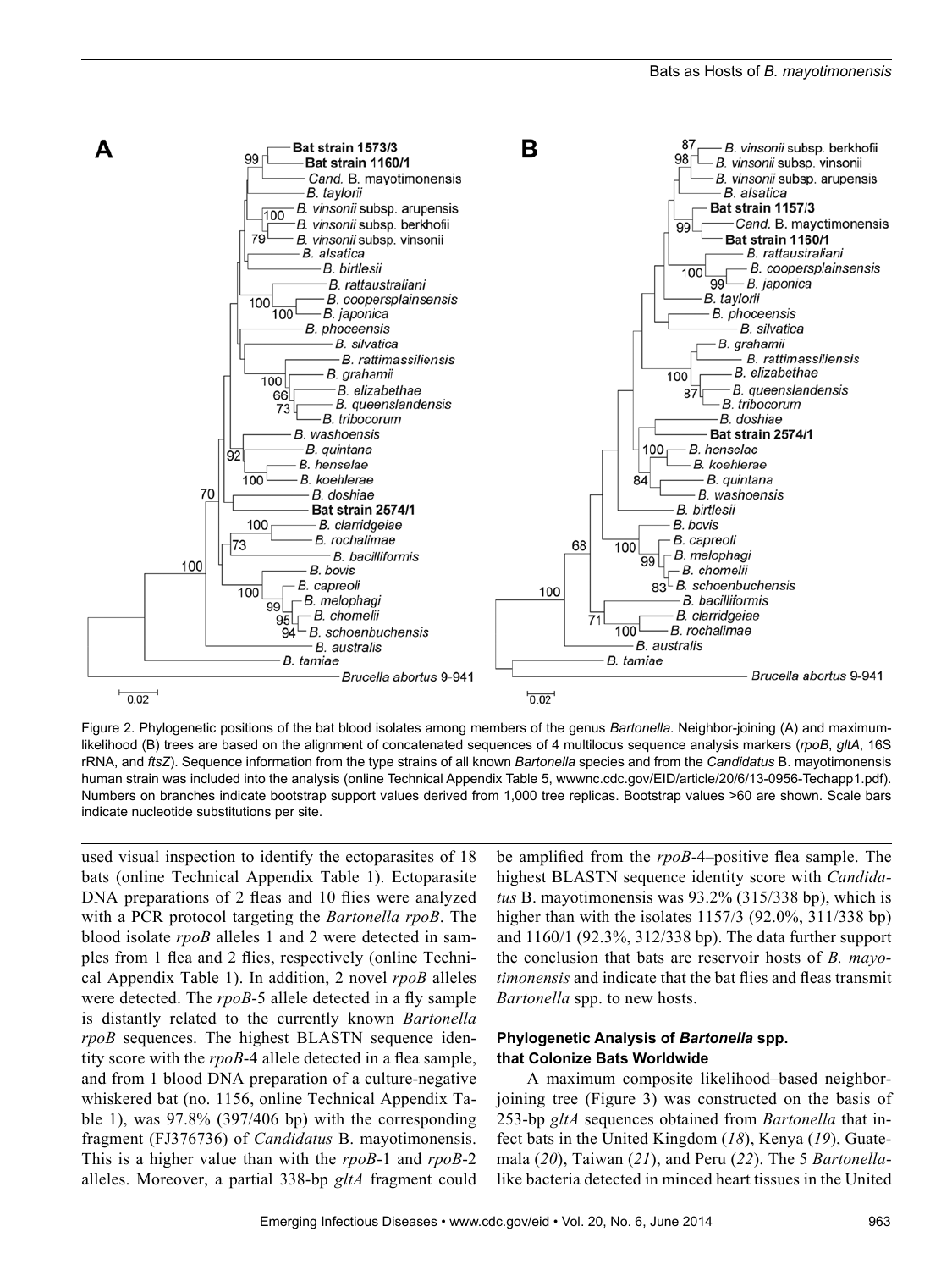#### RESEARCH

Kingdom (*18*), the *B. mayotimonensis* isolates from Finland, and the strain detected in 1 bat flea in Finland clustered in a distinct phylogenetic position away from the bat isolates and strains of the Southern Hemisphere. The new *Bartonella* species (strain 2574/1) does not belong to the Northern Hemisphere *B. mayotimonensis* cluster. Remarkably, the 253-bp *gltA* fragment of 1 of the *Bartonella*-like bacteria detected in minced heart tissue of a common noctule (*Nyctalus noctule*) (Cornwall-M451, AJ871615) yielded a 95.3% (241/253 bp) sequence identity score, compared with the corresponding fragment (FJ376732) of *Candidatus* B. mayotimonensis. This value is significantly higher than those obtained with

corresponding *gltA* fragments of Finland bat isolates 1157/3 (92.9%, 235/253) or 1160/1 (94.1%, 238/253). The UK *gltA* data further support the conclusion that bats are reservoir hosts of *B. mayotimonensis*. Most importantly, bats appear to be reservoir hosts of *B. mayotimonensis* only in the Northern Hemisphere.

*Bartonella naantaliensis* (naan.tali´en.sis. N.L. fem. adj. n. *naantaliensis* of or belonging to Naantali) is the name proposed to highlight the municipality where the bat was trapped from which the type strain was isolated. The type strain is 2574/1. Its partial 16S rRNA gene nucleotide sequence is deposited in GenBank (accession no. KF003116).



Figure 3. Phylogenetic analysis of bat-colonizing *Bartonella* spp. found worldwide demonstrates a distinct *B. mayotimonensis* cluster in the Northern Hemisphere. Maximum composite likelihood–based neighbor-joining tree is based on the alignment of the *gltA* multilocus sequence analysis marker. Information from *Bartonella gltA* sequences from bat blood isolates or from minced tissues of bats or from bat ectoparasites was included in the analysis. GenBank accession numbers of the sequences are shown after the country of origin. Numbers on branches indicate bootstrap support values derived from 1,000 tree replicas. Bootstrap values >60 are shown. Scale bar indicates nucleotide substitutions per site.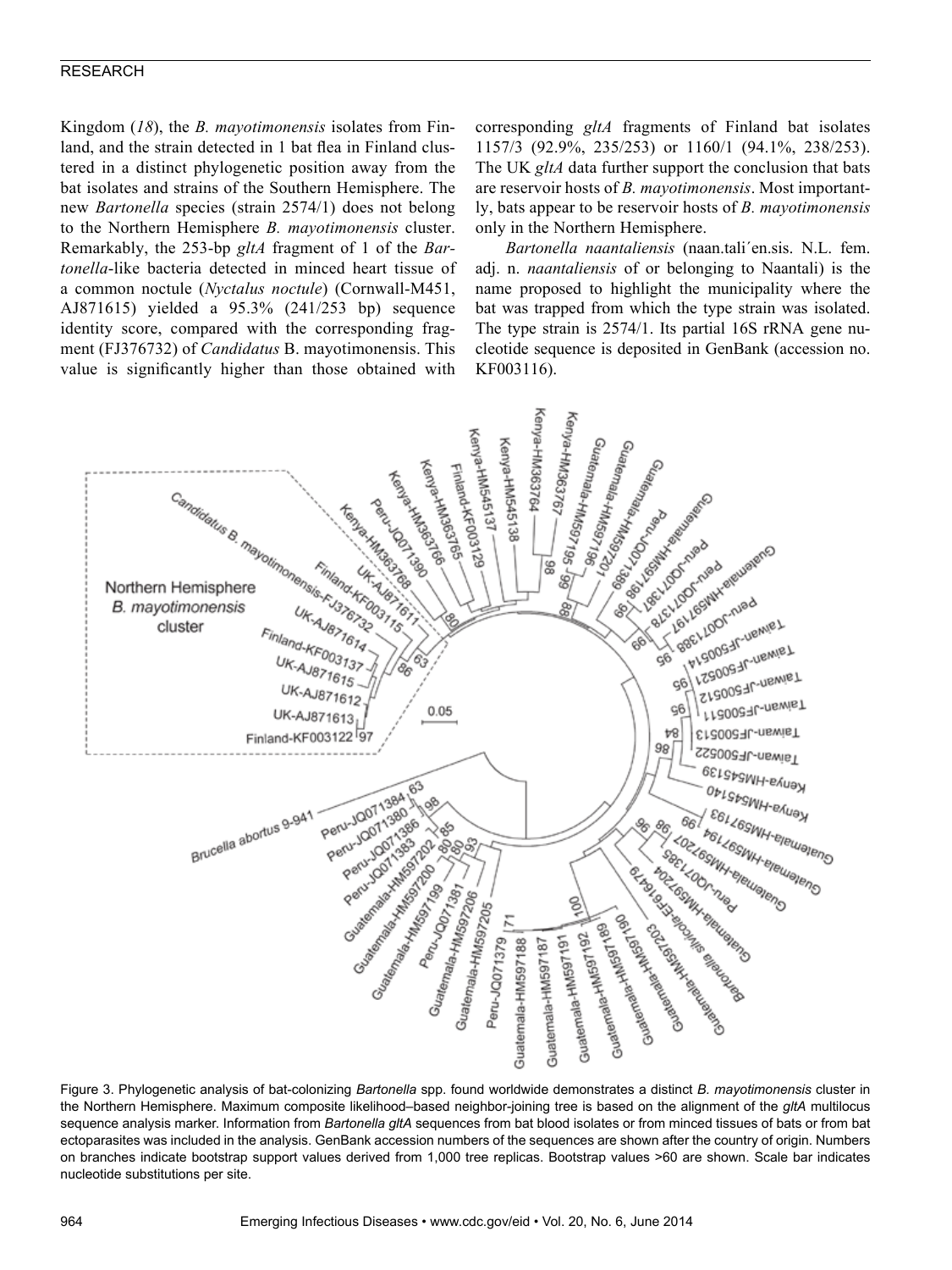## **Discussion**

*Bartonella* spp. are facultative intracellular bacteria that typically cause long-lasting hemotrophic bacteremia in their mammalian reservoir hosts, such as rodents (*9*). The relapsing bacteremia can last weeks, months, or even years, thereby favoring transmission by bloodfeeding arthropods. In recent years, increasing numbers of *Bartonella* spp. have been implicated as zoonotic human pathogens. A frequent symptom is endocarditis, usually suspected in cases in which conventional culture-based diagnostics fail. The most prevalent endocarditis-causing species are *B. quintana* (*23*,*24*) and *B. henselae* (*25*), but *B. elizabethae* (*26*), *B. alsatica* (*27*), *B. koehlerae* (*28*), *B. vinsonii* subsp. *berkhoffii* (*29*), and *B. vinsonii* subsp. *arupensis* (*30*) also have been detected or isolated. Recently, a new type of *Bartonella* was detected in a resected aortic valve tissue of a human endocarditis patient (*15*). A species name, *Candidatus* B. mayotimonensis was proposed because a pure microbiological culture was not obtained. The reservoir host in nature also remained elusive. As part of a study designed to characterize the microbiome of bats, bacteria that belong to the *Candidatus*-status species B. mayotimonensis were either detected or isolated from peripheral blood samples and the ectoparasites of bats. In addition, a new *Bartonella* species (strain 2574/1) was isolated from the blood and detected from the ectoparasites.

The ad hoc committee to reevaluate the species definition in bacteriology has proposed that descriptions of novel species could be based solely on gene sequence analyses (*31*). In the current study, 6 genes, including the robust *Bartonella* spp. discriminatory marker, the ISR, were used (*13*,*14*). It is remarkable that ISR of the 2574/1 isolate did not have any hits, whereas ISRs of 1157/3 and 1160/1 isolates had only 1 hit in GenBank, *Candidatus* B. mayotimonensis. If *gltA* shares <96.0% and *rpoB* <95.4% nt sequence similarity with those of the validated species, the newly encountered *Bartonella* strain can be considered a new species (*32*). According to these criteria, which were proposed in 2003 when half of the currently known species were known, the bat isolate 2574/1 is a new *Bartonella* species. The bat isolates 1157/3 and 1160/1 belong to the *Candidatus*-status species B. mayotimonensis on the basis of the *rpoB* sequences but would belong to a new *Bartonella* species on the basis of the *gltA* sequences. Because the species classification gave contradictory results, sequence analyses of other MLSA markers and phylogenetic analyses were performed. In addition, we used 4 concatenated MLSA markers to determine pairwise genetic distance values to the known members of the genus. The bat isolate 1157/3 and 1160/1 *ftsZ* sequences had a significantly higher sequence similarity with *ftsZ* of *Candidatus* B. mayotimonesis than with any other type strain sequence. The neighbor-joining and maximum-likelihood phylogenetic

trees with the concatenated *rpoB*, *gltA*, 16S rRNA and *ftsZ* sequences both demonstrated that the bat isolates 1157/3 and 1160/1 cluster with *Candidatus* B. mayotimonensis with high bootstrap values in a distinct phylogenetic position. Moreover, the genetic distance values demonstrate that the bat isolates 1157/3 and 1160/1 classify as strains of the *Candidatus*-status species B. mayotimonensis. We propose that the bat isolate 1160/1 is the type strain of *B. mayotimonensis*.

Findings of the study raised an interesting question: how could *Bartonella* spp., or any other hemotrophic bacterium, be transmitted from the bat into the human host? Daubenton's bats prefer to roost in abandoned woodpecker cavities and bird boxes, whereas the other bat species are often found in the attics of houses in close proximity to humans. Given that *Bartonella* spp. are hemotrophic, transmission through bat bite and saliva is not considered likely. Moreover, at Turku University Central Hospital, which is responsible for a population base of 500,000, only 2 or 3 patients per year are admitted with a bat bite (J. Oksi, pers. comm.). These numbers probably reflect the frequency of bat bites in most countries of the Northern Hemisphere. We propose that fecal droppings of blood-fed bat ectoparasites might transmit *Bartonella* spp. into the human host, assisted by superficial scratching or tissue trauma of the skin. The presence of viable bacteria in feces of body lice (*Pediculus humanus*) that have been feeding on *B. quintana*–infected rabbits is well documented (*33*,*34*). Similar observations have been reported for the feces of experimentally infected cat fleas (*Ctenocephalides felis*) (*35*,*36*). Most importantly, intradermal injection of feces from fleas that had fed on a *B. henselae*–infected cat led to bacteremia in a pathogen-free cat (*37*). Ectoparasite bite–mediated transmission is also possible, but the bat bugs (*Cimex* spp.) known to also feed on humans were not analyzed in the current study.

The reported metagenomic analysis of bat fecal material indicates that bats are reservoir hosts for several pathogenic bacterial genera. No comprehensive study has been published on the bacterial flora of bats in light of its zoonotic threat to humans. The major research focus has been on viruses, and several deadly viruses have been detected or isolated (*3*–*6*). One of the main conclusions from these studies is that bats tolerate their deadly companions relatively well, a feature that has been discussed in the context of long evolutionary history of bats (*38*). Bats are also highly mobile and long-lived, ideal as pathogen reservoirs. Metagenomics-driven approaches should be continued to assess the pathogenic potential of bacteria that colonize bats.

#### **Acknowledgment**

We gratefully thank Olaf Thalmann for help in the laboratory.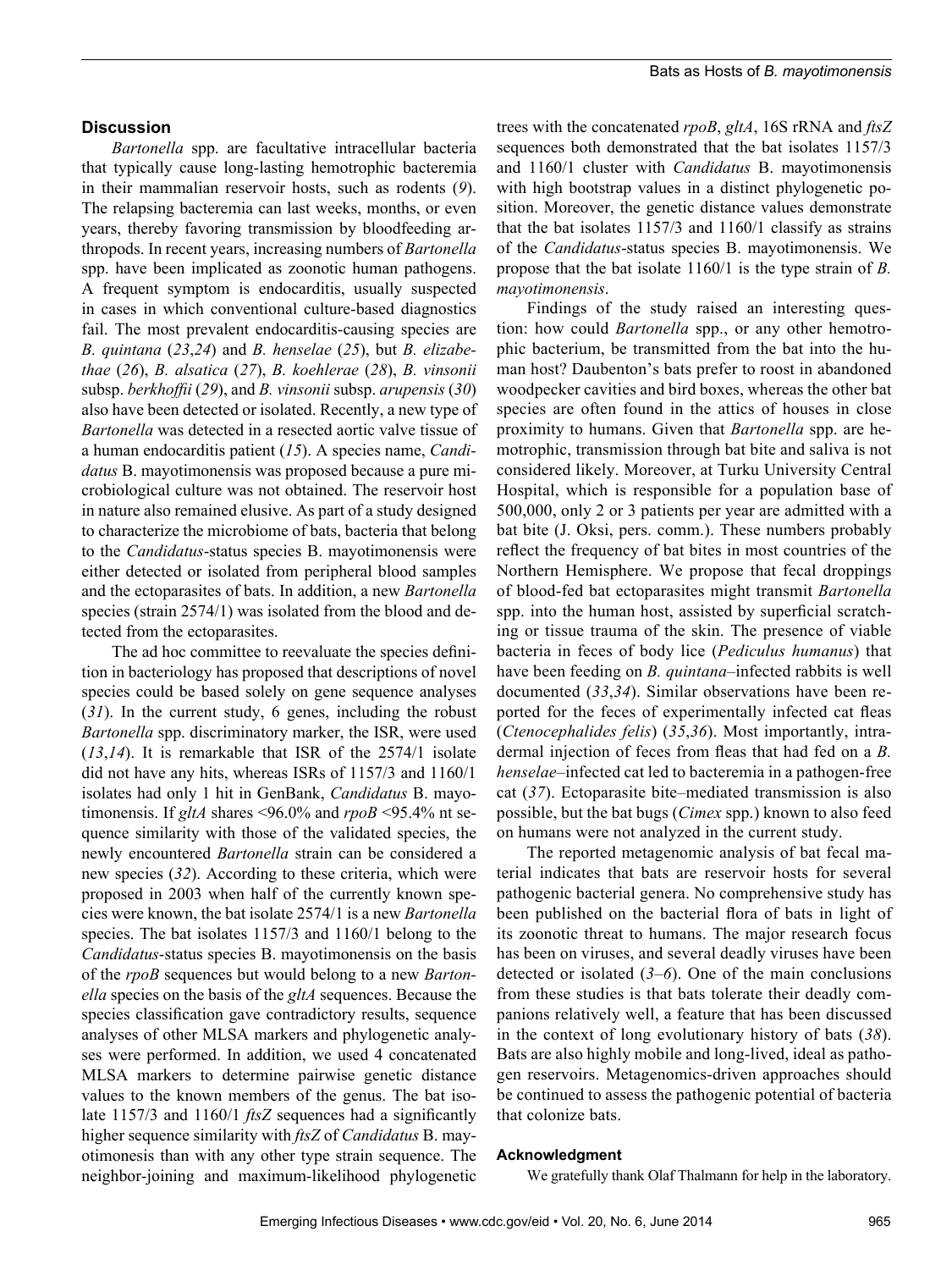#### RESEARCH

This work was supported by grant 8149 and grant 9222 from the Turku University Foundation to A.T.P. and by personal grant from Emil Aaltonen Foundation and grant 8621 from Turku University Foundation to E.J.V. We acknowledge CSC–IT Center for Science Ltd. for the allocation of computational resources.

Dr Veikkolainen is a postdoctoral research fellow of the Pulliainen laboratory. His research interests include the dynamics of bat microbiome and bat immunology, with special emphasis on the recognition and control of bacterial colonization.

Mr Vesterinen is a PhD student at the Department of Biology, University of Turku. His research interests include food web dynamics and biological interactions, and he has established a laboratory dedicated to fecal analysis in the Laboratory of Genetics, University of Turku.

#### **References**

- 1. Schipper J, Chanson JS, Chiozza F, Cox NA, Hoffmann M, Katariya V, et al. The status of the world's land and marine mammals: diversity, threat, and knowledge. Science. 2008;322:225–30. http://dx.doi. org/10.1126/science.1165115
- 2. Boyles JG, Cryan PM, McCracken GF, Kunz TH. Conservation. Economic importance of bats in agriculture. Science. 2011;332:41– 2. http://dx.doi.org/10.1126/science.1201366
- 3. Drexler JF, Corman VM, Müller MA, Maganga GD, Vallo P, Binger T, et al. Bats host major mammalian paramyxoviruses. Nat Commun. 2012;3:796. Erratum in: Nat Commun. 2014;5:3032. http://dx.doi.org/10.1038/ncomms1796
- 4. Rupprecht CE, Turmelle A, Kuzmin IV. A perspective on lyssavirus emergence and perpetuation. Curr Opin Virol. 2011;1:662–70. http://dx.doi.org/10.1016/j.coviro.2011.10.014
- 5. Towner JS, Amman BR, Sealy TK, Carroll SA, Comer JA, Kemp A, et al. Isolation of genetically diverse Marburg viruses from Egyptian fruit bats. PLoS Pathog. 2009;5:e1000536. http://dx.doi. org/10.1371/journal.ppat.1000536
- 6. Leroy EM, Kumulungui B, Pourrut X, Rouquet P, Hassanin A, Yaba P, et al. Fruit bats as reservoirs of Ebola virus. Nature. 2005;438:575–6. http://dx.doi.org/10.1038/438575a
- 7. Shokralla S, Spall JL, Gibson JF, Hajibabaei M. Nextgeneration sequencing technologies for environmental DNA research. Mol Ecol. 2012;21:1794–805. http://dx.doi.org/10.1111/ j.1365-294X.2012.05538.x
- 8. Human Microbiome Project Consortium. Structure, function and diversity of the healthy human microbiome. Nature. 2012;486:207– 14. http://dx.doi.org/10.1038/nature11234
- 9. Pulliainen AT, Dehio C. Persistence of *Bartonella* spp. stealth pathogens: from subclinical infections to vasoproliferative tumor formation. FEMS Microbiol Rev. 2012;36:563–99. http://dx.doi. org/10.1111/j.1574-6976.2012.00324.x
- 10. Diaz MH, Bai Y, Malania L, Winchell JM, Kosoy MY. Development of a novel genus-specific real-time PCR assay for detection and differentiation of *Bartonella* species and genotypes. J Clin Microbiol. 2012;50:1645–9. http://dx.doi.org/10.1128/JCM.06621-11
- 11. Kosoy M, Morway C, Sheff KW, Bai Y, Colborn J, Chalcraft L, et al. *Bartonella tamiae* sp. nov., a newly recognized pathogen isolated from three human patients from Thailand. J Clin Microbiol. 2008;46:772–5. http://dx.doi.org/10.1128/JCM.02120-07
- 12. Kosoy M, Hayman DT, Chan KS. *Bartonella* bacteria in nature: where does population variability end and a species start? Infect Genet Evol. 2012;12:894–904. http://dx.doi.org/10.1016/ j.meegid.2012.03.005
- 13. García-Esteban C, Gil H, Rodríguez-Vargas M, Gerrikagoitia X, Barandika J, Escudero R, et al. Molecular method for *Bartonella* species identification in clinical and environmental samples. J Clin Microbiol. 2008;46:776–9. http://dx.doi.org/10.1128/JCM.01720-07
- Houpikian P, Raoult D. 16S/23S rRNA intergenic spacer regions for phylogenetic analysis, identification, and subtyping of *Bartonella* species. J Clin Microbiol. 2001;39:2768–78. http://dx.doi.org/10.1128/JCM.39.8.2768-2778.2001
- 15. Lin EY, Tsigrelis C, Baddour LM, Lepidi H, Rolain JM, Patel R, et al. *Candidatus* Bartonella mayotimonensis and endocarditis. Emerg Infect Dis. 2010;16:500–3. http://dx.doi.org/10.3201/eid1603.081673
- 16. Goris J, Konstantinidis KT, Klappenbach JA, Coenye T, Vandamme P, Tiedje JM. DNA-DNA hybridization values and their relationship to whole-genome sequence similarities. Int J Syst Evol Microbiol. 2007;57:81–91. http://dx.doi.org/10.1099/ijs.0.64483-0
- 17. Zeale MR, Butlin RK, Barker GL, Lees DC, Jones G. Taxonspecific PCR for DNA barcoding arthropod prey in bat faeces. Mol Ecol Resour. 2011;11:236–44. http://dx.doi.org/10.1111/j.1755- 0998.2010.02920.x
- 18. Concannon R, Wynn-Owen K, Simpson VR, Birtles RJ. Molecular characterization of haemoparasites infecting bats (Microchiroptera) in Cornwall, UK. Parasitology. 2005;131:489–96. http://dx.doi. org/10.1017/S0031182005008097
- 19. Kosoy M, Bai Y, Lynch T, Kuzmin IV, Niezgoda M, Franka R, et al. *Bartonella* spp. in bats, Kenya. Emerg Infect Dis. 2010;16:1875–81. http://dx.doi.org/10.3201/eid1612.100601
- 20. Bai Y, Kosoy M, Recuenco S, Alvarez D, Moran D, Turmelle A, et al. *Bartonella* spp. in bats, Guatemala. Emerg Infect Dis. 2011;17:1269–72. http://dx.doi.org/10.3201/eid1707.101867
- 21. Lin JW, Hsu YM, Chomel BB, Lin LK, Pei JC, Wu SH, et al. Identification of novel *Bartonella* spp. in bats and evidence of Asian gray shrew as a new potential reservoir of *Bartonella.* Vet Microbiol. 2012;156:119–26. http://dx.doi.org/10.1016/j.vetmic.2011.09.031
- 22. Bai Y, Recuenco S, Gilbert AT, Osikowicz LM, Gómez J, Rupprecht C, et al. Prevalence and diversity of *Bartonella* spp. in bats in Peru. Am J Trop Med Hyg. 2012;87:518–23. http://dx.doi.org/10.4269/ ajtmh.2012.12-0097
- 23. Drancourt M, Mainardi JL, Brouqui P, Vandenesch F, Carta A, Lehnert F, et al. *Bartonella* (*Rochalimaea*) *quintana* endocarditis in three homeless men. N Engl J Med. 1995;332:419–23. http://dx.doi. org/10.1056/NEJM199502163320702
- 24. Chaloner GL, Harrison TG, Birtles RJ. *Bartonella* species as a cause of infective endocarditis in the UK. Epidemiol Infect. 2013;141:841–6.
- 25. Holmes AH, Greenough TC, Balady GJ, Regnery RL, Anderson BE, O'Keane JC, et al. *Bartonella henselae* endocarditis in an immunocompetent adult. Clin Infect Dis. 1995;21:1004–7. http://dx.doi. org/10.1093/clinids/21.4.1004
- 26. Daly JS, Worthington MG, Brenner DJ, Moss CW, Hollis DG, Weyant RS, et al. *Rochalimaea elizabethae* sp. nov. isolated from a patient with endocarditis. J Clin Microbiol. 1993;31:872–81.
- 27. Raoult D, Roblot F, Rolain JM, Besnier JM, Loulergue J, Bastides F, et al. First isolation of *Bartonella alsatica* from a valve of a patient with endocarditis. J Clin Microbiol. 2006;44:278–9. http://dx.doi. org/10.1128/JCM.44.1.278-279.2006
- 28. Avidor B, Graidy M, Efrat G, Leibowitz C, Shapira G, Schattner A, et al. *Bartonella koehlerae*, a new cat-associated agent of culturenegative human endocarditis. J Clin Microbiol. 2004;42:3462–8. http://dx.doi.org/10.1128/JCM.42.8.3462-3468.2004
- 29. Roux V, Eykyn SJ, Wyllie S, Raoult D. *Bartonella vinsonii* subsp. berkhoffii as an agent of afebrile blood culture-negative endocarditis in a human. J Clin Microbiol. 2000;38:1698–700.
- 30. Fenollar F, Sire S, Wilhelm N, Raoult D. *Bartonella vinsonii* subsp. arupensis as an agent of blood culture-negative endocarditis in a human. Erratum in: J Clin Microbiol. 2005;43:4923. J Clin Microbiol. 2005;43:945–7. http://dx.doi.org/10.1128/JCM.43.2.945-947.2005